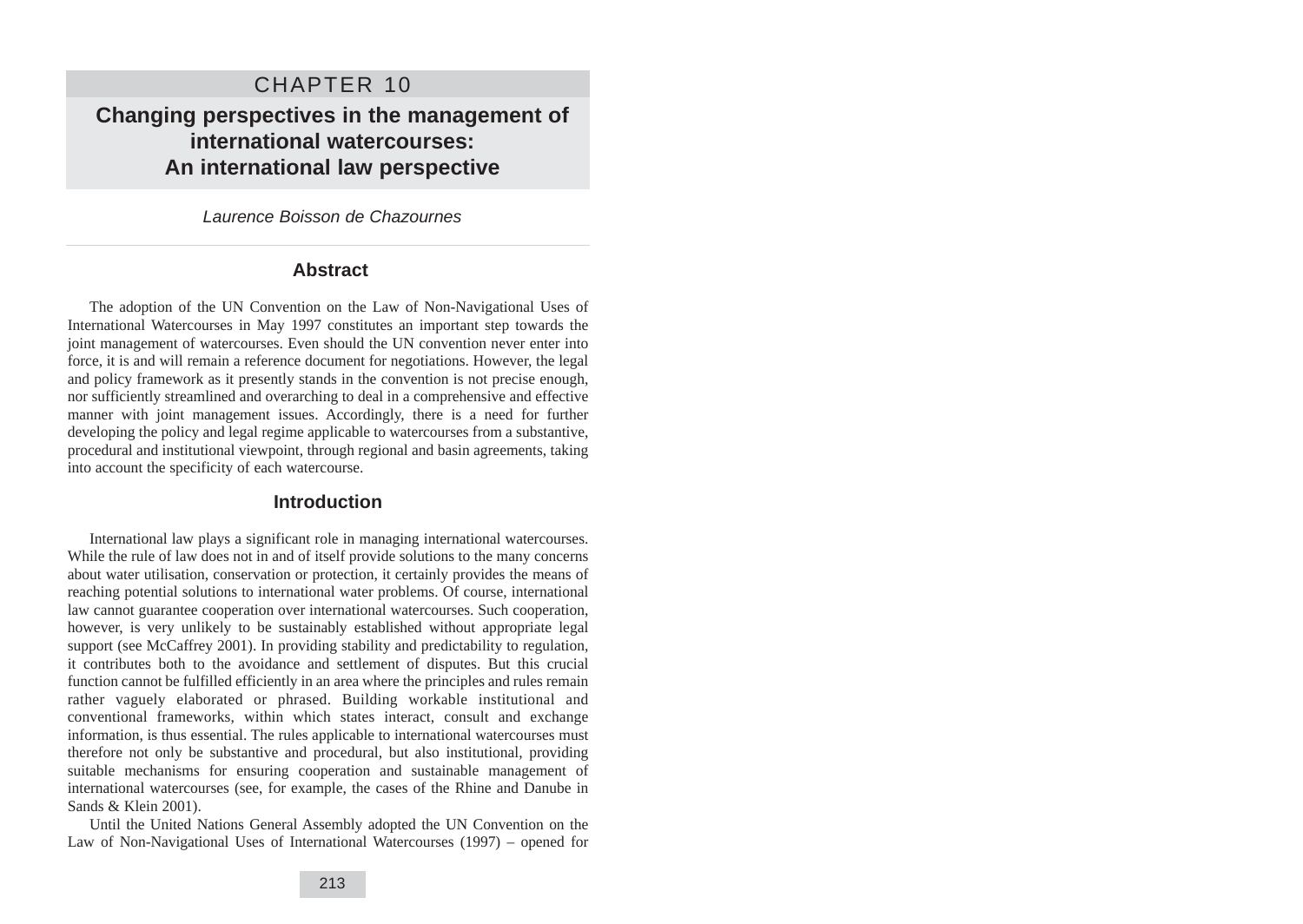signature and ratification by member states in May 1997 – the international community did not have at its disposal a set of written rules and principles dealing with this issue and universally negotiated by states. Until this time, the Helsinki Rules on the Uses of the Waters of International Rivers, adopted by the International Law Association (ILA) in 1966, were the only set of written rules that could be referred to.

However, the Helsinki rules had not been endorsed by an interstate political body, but only by a non-governmental agency. In addition, discussions centred around their status as customary law, which is their binding character. The UN convention shed some light on this and enabled clarification. The codification effort initiated in 1970 by the UN International Law Commission (ILC) - a subsidiary body of the UN General Assembly - took almost three decades. Although the result of political compromises among groups of states with different interests, it helped to clarify and codify various rules and principles of the regime applicable to international watercourses.

However, the legal and policy framework as it presently stands in the UN convention is not precise enough, nor sufficiently streamlined and overarching to deal in a comprehensive and effective manner with joint management issues. Accordingly, there is a need for further developing the policy and legal regime applicable to watercourses from a substantive, procedural and institutional viewpoint, through regional and basin agreements, taking into account the specificity of each watercourse.

## **The UN convention as a framework for integrated management of international watercourses**

Although the UN convention is the result of a compromise between the different interests, it nonetheless provides a reasonable framework for governing nonnavigational uses of international watercourses. The elements of such an architecture have been negotiated at the universal level within the context of a so-called 'framework convention'. The fifth paragraph of the preamble to the UN convention clearly states:

"the conviction that a framework convention will ensure the utilization, development, conservation, management and protection of international watercourses and the promotion of the optimal and sustainable utilization thereof for present and future generations."

Uncertainties and minimal common denominators are the price to pay for such an endeavour as the elaboration of a legal regime. The UN convention is not an exception in this respect. Many agreements, usually termed 'framework conventions' and to be found mostly in the fields of international environmental law or disarmament regulation, present similar features. Such treaties contain elements of a regulatory, programmatic and institutional nature. One of the virtues of these instruments is that

they lay down the constitutive foundations for a legal regime. The regime is then supposed to be further elaborated through additional treaties, protocols, amendments, guidelines or other types of instruments.

It is interesting to note that international watercourses are all distinctive from one another because of their characteristics, whether geographic, climatic or human, among others. This means that the UN convention is a framework convention for bilateral, regional or basin-wide agreements to be adjusted according to specific cases. It contains a common legal and policy language negotiated at universal level, to be specified and rendered more precise to meet particular needs in the context of each particular watercourse.

Another function of the UN convention is that when it enters into force, the forthcoming bilateral and regional watercourse agreements among parties to the convention will be negotiated in the light of the principles and rules it provides for, taking into consideration the specificities of each river basin. Article 3 of the UN Convention reads as follows:

"3. Watercourse States will enter into one or more agreements, hereinafter referred to as 'water agreements', which apply and adjust the provisions of the present Convention to the characteristics and uses of a particular international watercourse or part thereof.

4. Where a watercourse agreement is concluded between two or more watercourse States, it shall define the waters to which it applies. Such an agreement may be entered into with respect to an entire international watercourse or any part thereof or a particular project, program or use except insofar as the agreement adversely affects, to a significant extent, the use by one or more other watercourse States of the waters of the watercourse, without their express consent."

From a policy viewpoint, it is also interesting to note that both the UN convention (though not yet in force) and the initiatives that led to its adoption (the ILC's draft articles on the non-navigational uses of international watercourses) have been taken into account in formulating international agreements in a variety of contexts. One such case is the draft of a cooperative framework for the sustainable and equitable use of the resources of the Nile basin (see Brunnee & Toope 2001:105) developed with the support of the World Bank, the United Nations Development Programme (UNDP) and other multilateral and bilateral donors. Another case has been the Revised Protocol on Shared Watercourses of the Southern Africa Development Community (SADC) (Salman 2001:981). These examples demonstrate the UN convention's virtue as a legal roadmap for negotiations, willingly chosen, without any legal constraint to do so.

It is in such a context that the value added by the UN convention should be assessed, in the sense that it allows for consolidation and developments based on notions and principles that have been universally defined in a framework instrument.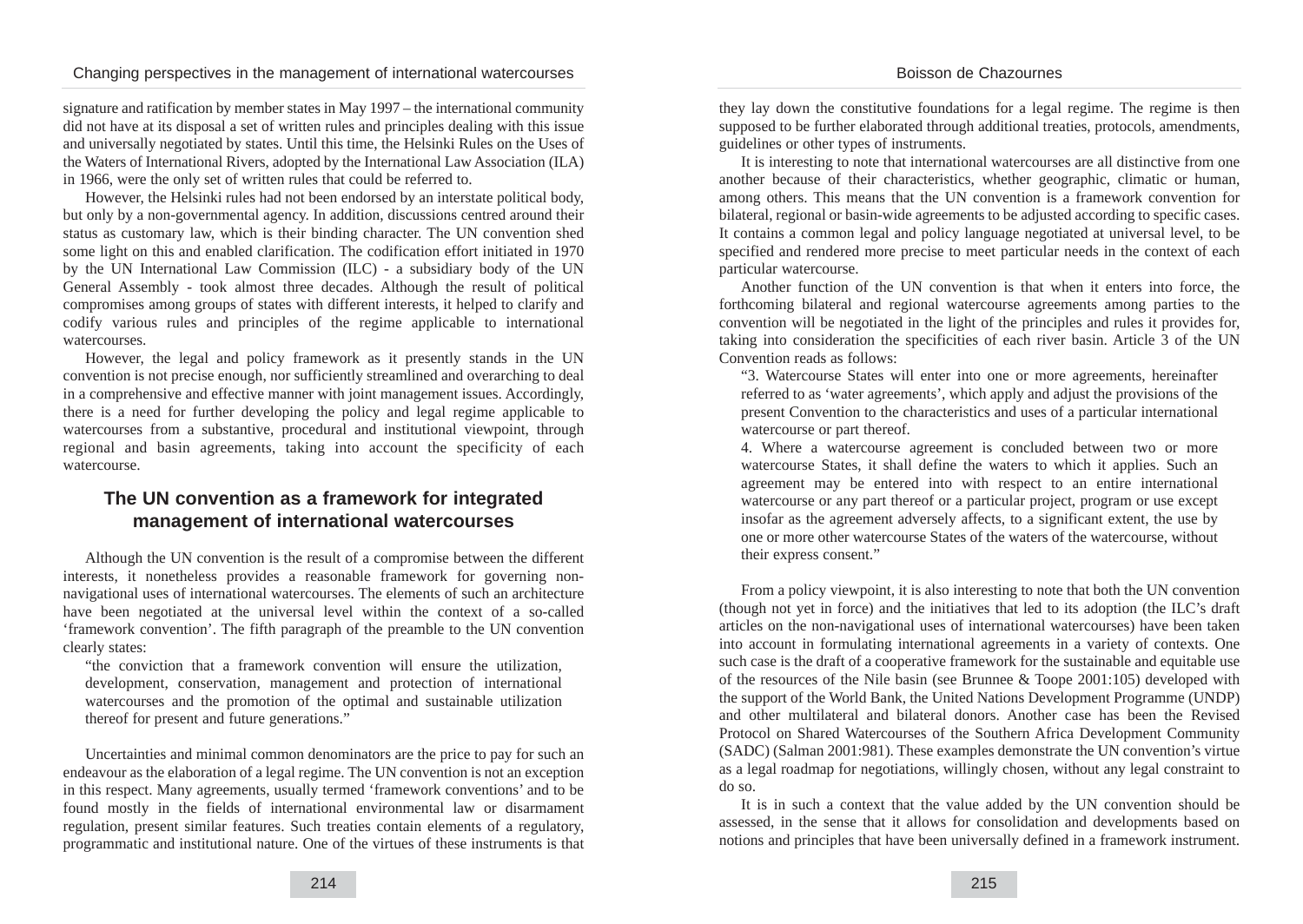### Boisson de Chazournes

## **Scope of application of the UN convention**

Another important feature of the UN convention is the expanded coverage of the term 'watercourse', which is defined as "a system of surface waters and groundwaters constituting by virtue of their physical relationship a unitary whole and normally flowing into a common terminus", and an "international watercourse [as] a watercourse, parts of which are situated in different States" (article  $2(a)$  and  $2(b)$ ; McCaffrey & Rosenstock 1996). It thus encompasses the main stream of an international river and its tributaries, as well as international lakes and groundwater that are connected to other parts of an international watercourse.

A broader conception would include all waters and lands, which are part of a drainage system (ILA 1966). The Helsinki rules define an international drainage basin as a "geographical area extending over two or more States determined by the watershed limits of the system of waters, including surface and underground waters, flowing into a common terminus" (article 2).

The definition of an international watercourse in the UN convention might appear to be insufficiently comprehensive from an ecosystem perspective. Such a perspective entails that a river or lake basin must be viewed "not merely as a unit in which water resources are interlinked, but as a unit in which many elements of the environment (freshwater, salt water, air, land and all forms of life) interact within the confines of the drainage area" (Teclaff 1991:370). This would imply that the focus is on the dynamics and linkages existing in freshwater, terrestrial, marine and atmosphere systems.

Although it is true that the scope of the convention does not go this far, it does provide for elements in this direction. Article 20 requires that "Watercourse States shall, individually and, where appropriate, jointly, protect and preserve the ecosystems of international watercourses."

This obligation entails that land-based activities have to be taken into account in such a context. With respect to the marine environment, in addition, article 23 provides that:

"Watercourse States shall, individually and, where appropriate, in cooperation with other States, take all measures with respect to an international watercourse that are necessary to protect and preserve the marine environment, including estuaries, taking into account generally accepted international rules and standards."

A similar provision can be found in the UN Convention on the Law of the Sea (UN 1982 article 207(1)) that addresses pollution from land-based sources:

"States shall adopt laws and regulations to prevent, reduce and control pollution of the marine environment from land-based sources, including rivers, estuaries, pipelines and outfall structures, taking into account internationally agreed rules, standards and recommended practices and procedures."

Although drafted in general terms, these obligations highlight the link between fresh and marine waters, keeping in mind that the greatest share of marine pollution results from land-based activities. These elements offer a broader perspective in stressing that the watercourse is an element of a bigger and more complex system.

### **Building blocks of international water management**

The UN convention lays down the main building blocks for water management at international level. Such foundations delineate the path for an integrated approach composed of four main pillars, while a fifth, only superficially elaborated, deserves further exploration and refinement.

*Water-sharing principles* constitute the first pillar. They comprise the 'equitable and reasonable use' principle and the 'no-harm' rule. The first principle is set up in article 5, which deals with equitable and reasonable utilisation and participation:

"1. Watercourse States shall in their respective territories utilize an international watercourse in an equitable and reasonable manner. In particular, an international watercourse shall be used and developed by watercourse States with a view to attaining optimal and sustainable utilization thereof and benefits therefrom, taking into account the interests of the watercourse States concerned, consistent with adequate protection of the watercourse.

2. Watercourse States shall participate in the use, development and protection of an international watercourse in an equitable and reasonable manner. Such participation includes both the right to utilize the watercourse and the duty to cooperate in the protection and development thereof, as provided in the present Convention."

Article 7 articulates the 'no-harm' rule under the heading of the obligation not to cause significant harm:

"1. Watercourse States shall, in utilizing an international watercourse in their territories, take all appropriate measures to prevent the causing of significant harm to other watercourse States.

2. Where significant harm nevertheless is caused to another watercourse State, the States whose use causes such harm shall, in the absence of agreement to such use, take all appropriate measures, having due regard for the provisions of articles 5 and 6, in consultation with the affected State, to eliminate or mitigate such harm and, where appropriate, to discuss the question of compensation."

Article 6 of the UN convention also enunciates a series of factors to be taken into account for such allocation, including social, economic, cultural, as well as historical considerations. They also favour a mutual and supportive application of the principles laid down in articles 5 and 7, as they include taking into account "the effects of the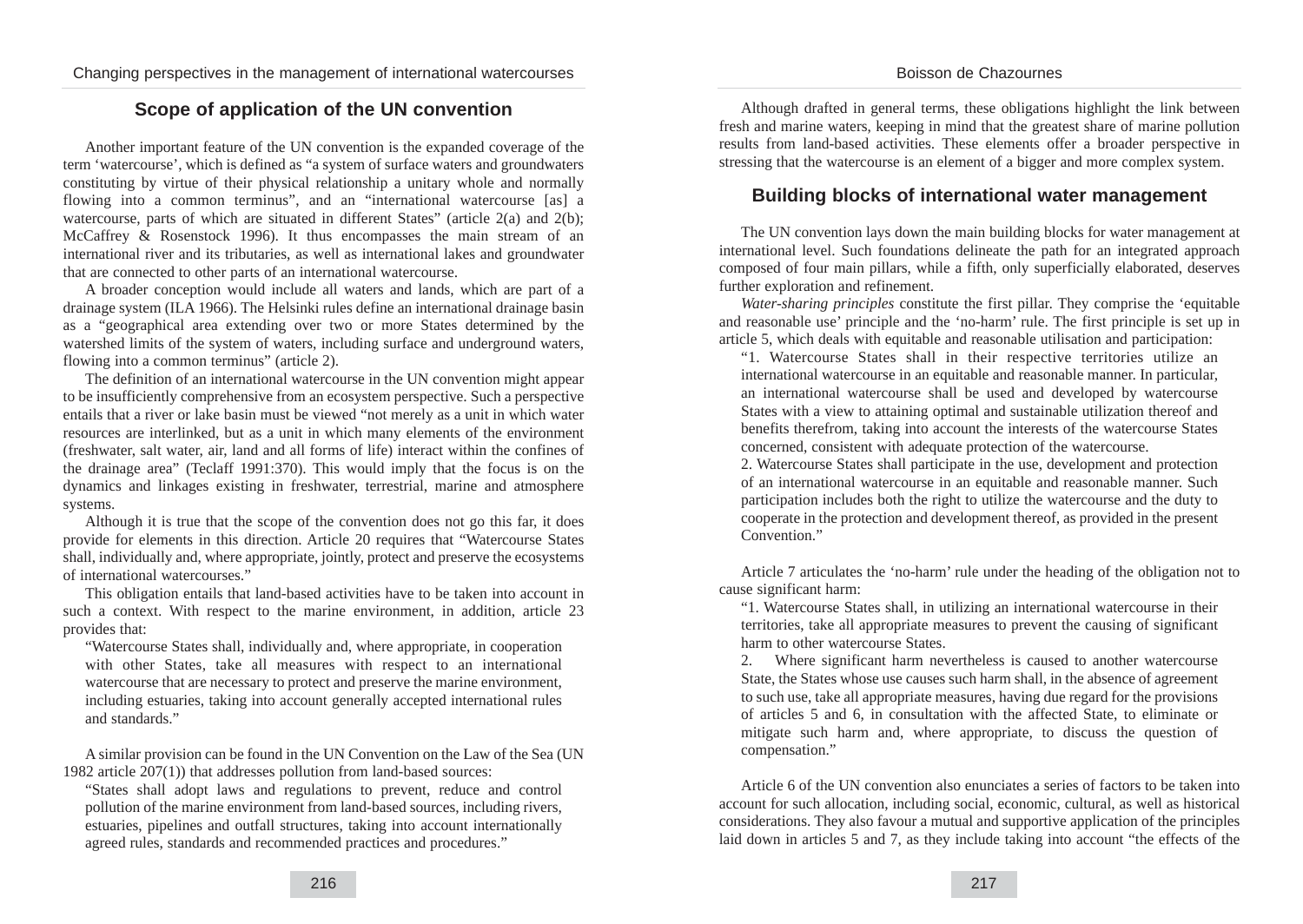use or uses of the watercourse in one watercourse State on other watercourse States" (article  $6(1)(d)$ ). Yet, it should be noted that the absence of priority ranking among the factors to be implemented generates the risk of maintaining the status quo, with no incentive to reach an agreement.

The second pillar is riparian states' *general obligation to cooperate*. According to the UN convention, such cooperation may be achieved through different means: setting joint mechanisms and commissions of which riparians are members, regular exchange of information and data, and notification of planned measures. Some of these provisions are more hotly debated than others.

Since the collection and exchange of data are key elements for preventing disputes, the establishment of joint mechanisms and commissions should be further strengthened to promote and establish adequate systems for the exchange of information (see Brown Weiss 1989:375). At present, the UN convention states this commitment in article 8(2):

"In determining the manner of such cooperation, watercourse States may consider the establishment of joint mechanisms or commissions, as deemed necessary by them, to facilitate cooperation on relevant measures and procedures in the light of experience gained through cooperation in existing joint mechanisms and commissions in various regions."

This is a 'due diligence' obligation that does not limit states to any precise outcome. Similar language is encountered in the first paragraph of article 24 dealing with management (further defined in paragraph 2):

"Watercourse States shall, at the request of any of them, enter into consultations concerning the management of an international watercourse, which may include the establishment of a joint management mechanism."

Joint mechanisms are thus expected to flow from the development of the regime. Yet, article 8(2) refers to the "experience gained through cooperation in existing joint mechanisms and commissions in various regions." Here, the experience drawn from past and existing agreements is seen as a way to induce states to strengthen cooperation through the establishment of institutional bodies. Although the UN convention is generally conceived – like other framework conventions – as a tool to initiate a process of cooperation among states, such a process seems reversed for joint mechanisms: it is the UN convention that would be nurtured by past practice. A certain timidity may be perceived, to say the least, in promoting cooperation.

Moreover, efforts should be made to open these institutional settings to all riparians. This might entail some flexibility in allowing all riparians of a particular international watercourse system – whether or not parties to a given watercourse agreement - to participate, as observers or in a similar capacity, in the activities of a joint mechanism established in such a context. As part of the confidence-building spirit that is crucial in promoting integrated water management, the granting of

#### observer status would constitute a first step towards the further involvement of 'outsider' states as parties to an eventual agreement encompassing all riparians.

Boisson de Chazournes

The third pillar integrates the *protection of the environment* as a component of the regime applicable to international watercourses, and to prevent and control pollution. Phrased mostly in general terms, the environmental regime also needs to be strengthened to incorporate principles and rules of international environmental law, including the principles enunciated in the Rio Declaration on Environment and Development (UN 1992). The UNECE Convention on the Protection and Use of Transboundary Watercourses and International Lakes (Helsinki, 1992) is important in this respect (UNECE 1992). It contains a rather wide definition of pollution within the context of transboundary impact, including:

"any significant adverse effect on the environment resulting from a change in the conditions of transboundary waters caused by a human activity, the physical origin of which is situated wholly or in part within an area under the jurisdiction of another Party. Such effects on the environment include effects on human health and safety, flora, fauna, soil, air, water, climate, landscape and historical monuments or other physical structures or the interaction among these factors; they also include effects on the cultural heritage or socioeconomic conditions resulting from alterations to those factors" (article 1(2)).

The UNECE convention (1992) also provides for respect for certain environmental principles, such as:

"the precautionary principle, by virtue of which action to avoid the potential transboundary impact of the release of hazardous substances shall not be postponed on the ground that scientific research has not fully proved a causal link between those substances, on the one hand, and the potential transboundary impact, on the other hand; the polluter-pays principle, by virtue of which costs of pollution prevention, control and reduction measures shall be borne by the polluter; water resources shall be managed so that needs of the present generation are met without compromising the ability of future generations to meet their own needs" (article  $2(5)(a)$ , (b) & (c)).

The *promotion of dispute settlement and avoidance mechanisms* is the fourth pillar. While the UN convention provides for the classical menu of diplomatic and judicial means of dispute settlement between states, a significant addition is the factfinding commission that can be established at the request of a party. In this regard:

"2. If the Parties concerned cannot reach agreement by negotiation requested by one of them, they may jointly seek the good offices of, or request mediation or conciliation by, a third party, or make use, as appropriate, of any joint watercourse institutions that may have been established by them or agree to submit the dispute to arbitration or to the International Court of Justice.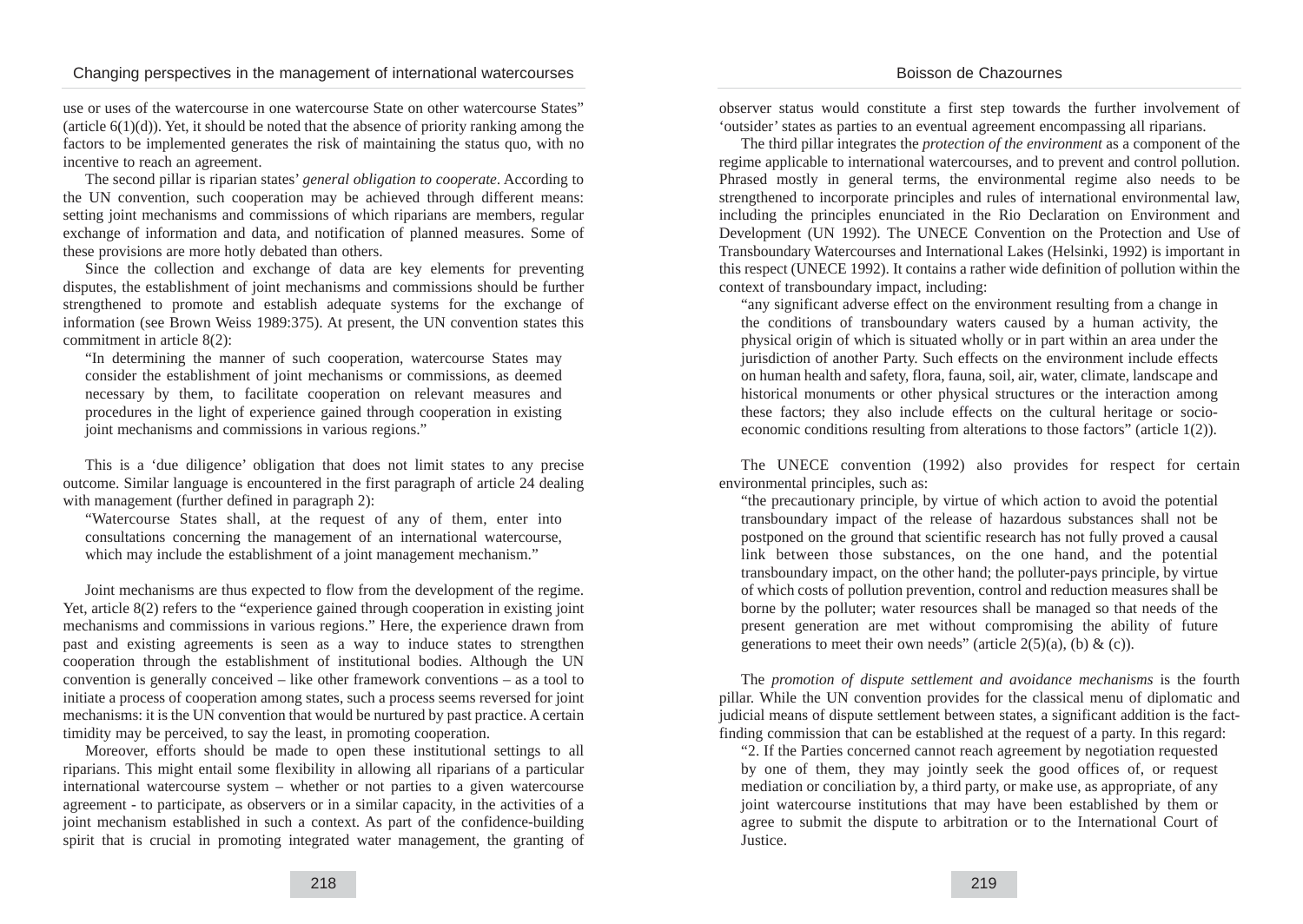3. Subject to the operation of paragraph 10, if after six months from the time of the request for negotiations referred to in paragraph 2, the Parties concerned have not been able to settle their dispute through negotiation or any other means referred to in paragraph 2, the dispute shall be submitted, at the request of any of the parties to the dispute, to impartial fact-finding in accordance with paragraphs 4 to 9, unless the Parties otherwise agree. A Fact-finding Commission shall be established, composed of one member nominated by each Party concerned and in addition a member not having the nationality of any of the Parties concerned chosen by the nominated members who shall serve as Chairman."

Nevertheless, some issues remain to be clarified. One is the role played by the scientific community in the dispute settlement process and the necessity for it to be fully incorporated into the decision-making process. Another issue relates to enforcement and to sanctions or compensatory measures to be decided upon for ensuring effective compliance with international watercourse agreements. This raises the question of incentives for countries to get involved in such legal processes. Strengthening the capacity of parties to comply with obligations under the UN convention or any related agreement should be considered in this context.

This concern is in fact addressed by the World Bank policy on international waterways: "The Bank recognizes that the cooperation and goodwill of riparians is essential for efficient utilization and protection of the waterway" (see Salman & Boisson de Chazournes 1998:194)*.*

Great importance is placed on riparians to make appropriate agreements or arrangements for these purposes for any part of, or for the entire waterway. The financial institution stands ready to assist the states concerned in reaching this goal. In cases where differences remain unresolved between the state proposing the project (the beneficiary state) and the other riparians, prior to financing the project, the bank normally urges the beneficiary state to offer to negotiate in good faith with the other riparians to reach appropriate agreements or arrangements.

Diplomatic means, such as consultation, mediation and investigation, may also rely on incentives or the failing state to adjust its position. As a means of last resort, targeted sanctions could be exercised against such countries to put an end to their disputes with other riparians.

Lastly, a fifth, less-developed pillar concerns the *involvement of non-state actors*. The UN convention is a classical state-oriented instrument, with almost no provisions for the involvement of other stakeholders, such as local communities and nongovernmental organisations (NGOs). Yet, it contains a provision that deals with individuals, ensuring access to justice and other procedures on a non-discriminatory basis, which reads as follows:

"Unless the watercourse States concerned have agreed otherwise for the protection of the interests of persons, natural or juridical, who have suffered or are under a serious threat of suffering significant transboundary harm as a

result of activities related to an international watercourse, a watercourse State shall not discriminate on the basis of nationality or residence or place where the injury occurred, in granting to such persons, in accordance with its legal systems, access to judicial or other procedures, or a right to claim compensation or other relief in respect of significant harm caused by such activities carried on in its territory" (article 32).

This possibility constitutes an important venue achievement. For example, in the context of pollution of the Rhine River, individuals were able to obtain redress and compensation through such means (see G.J. Bier vs. Mines de Potasse, Kiss & Shelton 1995:364-367).

It should be complemented, however, by other means to involve the public in the management of international watercourses. It is important in this respect to note the increasing role played by water associations (see Salman 1997). The public can also be involved through hearings, briefings and working groups. Public participation and access to information are means by which awareness can be raised and support increased for water management policies (see Bosnjakovic 1998:62). In addition, the growing body of human rights law provides for important governance parameters to ensure that an international watercourse is managed in the interests of all. Such parameters include, among others, the protection of minorities and indigenous peoples, as well as the right of access to information. The ever more vociferous affirmation of a human right to clean water is also worth noting in this respect (see McCaffrey 1992). The protocol on water and health (1999) to the UNECE convention (1992) refers to this when it states that "equitable access to water, adequate in terms both of quantity and of quality, should be provided for all members of the population, especially those who suffer a disadvantage or social exclusion" (article 5(1)).

To conclude, it should be stressed that the path for an integrated approach – as provided in the UN convention – is rather forward-looking when considering that several of its components are not part of the existing water agreements. In practice, quality and quantity issues are not always dealt with together (see, for example, Boisson de Chazournes 1998); fairness in apportionment of water resources remains a quest in many parts of the world; cooperation and exchange of information need to be strengthened as many countries still consider water data as not being part of the 'public domain'; and joint institutional mechanisms need to be established. Lastly, prevention and dispute avoidance mechanisms remain rather underdeveloped.

## **International Court of Justice: Its contribution to the promotion of joint management of international watercourses**

Some of the necessary steps towards effective joint management have been delineated by the International Court of Justice in some of its recent decisions. Such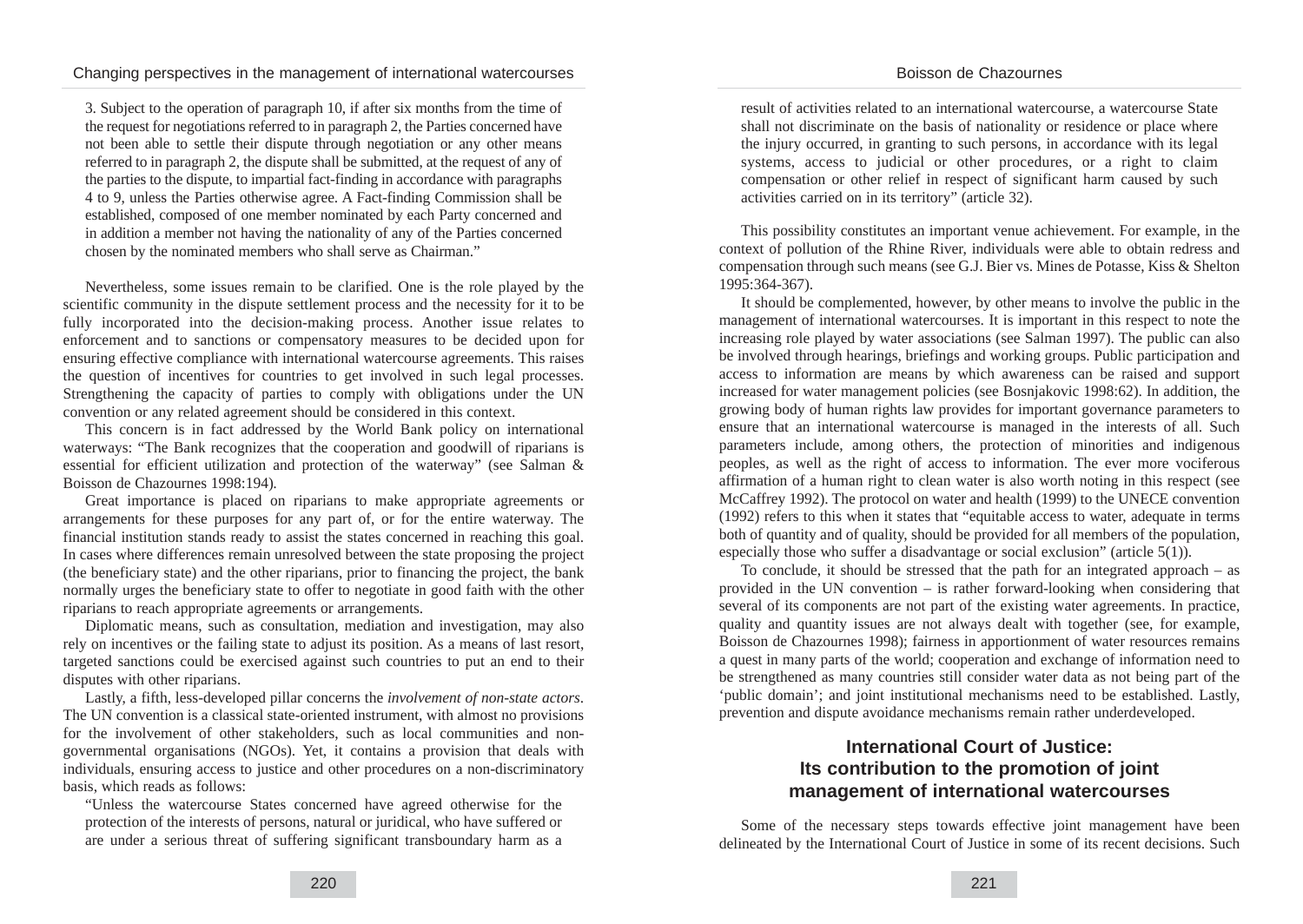was the case with the dispute over the Gabcikovo-Nagymoros project (1997), concerning the erection of two dams on a portion of the Danube shared by Slovakia and Hungary.

One lesson to be drawn from the case is that the rule of law cannot be viewed in static terms. The 1977 treaty concluded between Hungary and the former Czechoslovakia on the construction and operation of the Gabcikovo-Nagymoros lock system was virtually silent on the subject of the environment, save for scattered references related to water quality preservation, as noted by the court:

"In order to evaluate the environmental risks, current standards must be taken into consideration. This is not only allowed by the wording of Articles 15 and 19, but even prescribed, to the extent that these articles impose a continuing and thus necessarily evolving — obligation on the parties to maintain the quality of the water of the Danube and to protect nature" (Gabcikovo-Nagymoros project 1998: paragraph 140).

The court, however, held that "the Treaty is not static, and is open to adapt to emerging norms of international law." It further stated that "the awareness of the vulnerability of the environment and the recognition that environmental risks have to be assessed on a continuous basis have become much stronger in the years since the Treaty's conclusion" (Gabcikovo-Nagymoros project 1998: paragraph 112). This statement raises an important challenge on the interpretation of existing treaties that do not include issues around the protection of the environment.

On water-sharing principles, the court stated that international watercourses should be considered as shared natural resources, and faulted Slovakia (formerly Czechoslovakia) in this respect. Quoting the 1929 decision of the Permanent Court of International Justice concerning navigation on the River Oder, the court said:

"'[The] community of interest in a navigable river becomes the basis of a common legal right, the essential features of which are the perfect equality of all riparian States in the user of the whole course of the river and the exclusion of any preferential privilege of any one riparian State in relation to the others' (Territorial Jurisdiction of the International Commission of the River Oder, Judgment No. 16, 1929, P.C.I.J., Series A, No. 23, p. 27).

Modern development of international law has strengthened this principle for non-navigational uses of international watercourses as well, as evidenced by the adoption of the Convention of 21 May 1997 on the Law of the Non-Navigational Uses of International Watercourses by the United Nations General Assembly.

The Court considers that Czechoslovakia, by unilaterally assuming control of a shared resource, and thereby depriving Hungary of its right to an equitable and reasonable share of the natural resources of the Danube — with the continuing effects of the diversion of these waters on the ecology of the riparian area of the Szigetköz — failed to respect the proportionality which is required by international law" (Gabcikovo-Nagymoros project 1998: paragraph 85).

The court could have gone a step further and considered the principle of equitable utilisation in the broader context of sustainable development management. A derivative element not yet fully explored, but which deserves attention, is that the apportionment of waters is to be embedded in ecosystem thinking, taking into consideration the rights of present and future generations (UN 1992: principle 3). As for the definition of sustainable development, the court merely said:

"Throughout the ages, mankind has, for economic and other reasons, constantly interfered with nature. In the past, this was often done without consideration of the effects upon the environment. Owing to new scientific insights and to a growing awareness of the risks for mankind — for present and future generations — of pursuit of such interventions at an unconsidered and unabated pace, new norms and standards have been developed, set forth in a great number of instruments during the last two decades. Such new norms have to be taken into consideration, and such new standards given proper weight, not only when States contemplate new activities but also when continuing with activities begun in the past. *This need to reconcile economic development with protection of the environment is aptly expressed in the concept of sustainable development.*

For the purposes of the present case, this means that the Parties together should look afresh at the effects on the environment of the operation of the Gabcikovo power plant. In particular they must find a satisfactory solution for the volume of water to be released into the old bed of the Danube and into the side-arms on both sides of the river" (Gabcikovo-Nagymoros project 1998: paragraph 140; author's emphasis).

Also worthy of note is that the decision highlighted the fact that the law on international watercourses not only consists of the UN convention, important though it may be, but also of other sources of international law, such as "newly developed norms of environmental law" (see Gabcikovo-Nagymoros project 1998: paragraph 112). In order to give more effect to this vision of a more holistic regime for international watercourses, the court expressly stated that cooperation between riparians in the management of international watercourses is crucial. In this context, attention should be paid to the environmental conventions dealing with nature conservation – such as the Convention on Wetlands of International Importance especially as Waterfowl Habitat (also called the Ramsar convention, 1971) or the Convention on Biological Diversity (1992) – which contribute to the better protection of international watercourses as habitats and elements of larger ecosystems.

In the 1999 case concerning Kasikili/Sedudu Island (between Botswana and Namibia), the International Court of Justice also pointed to some interesting features of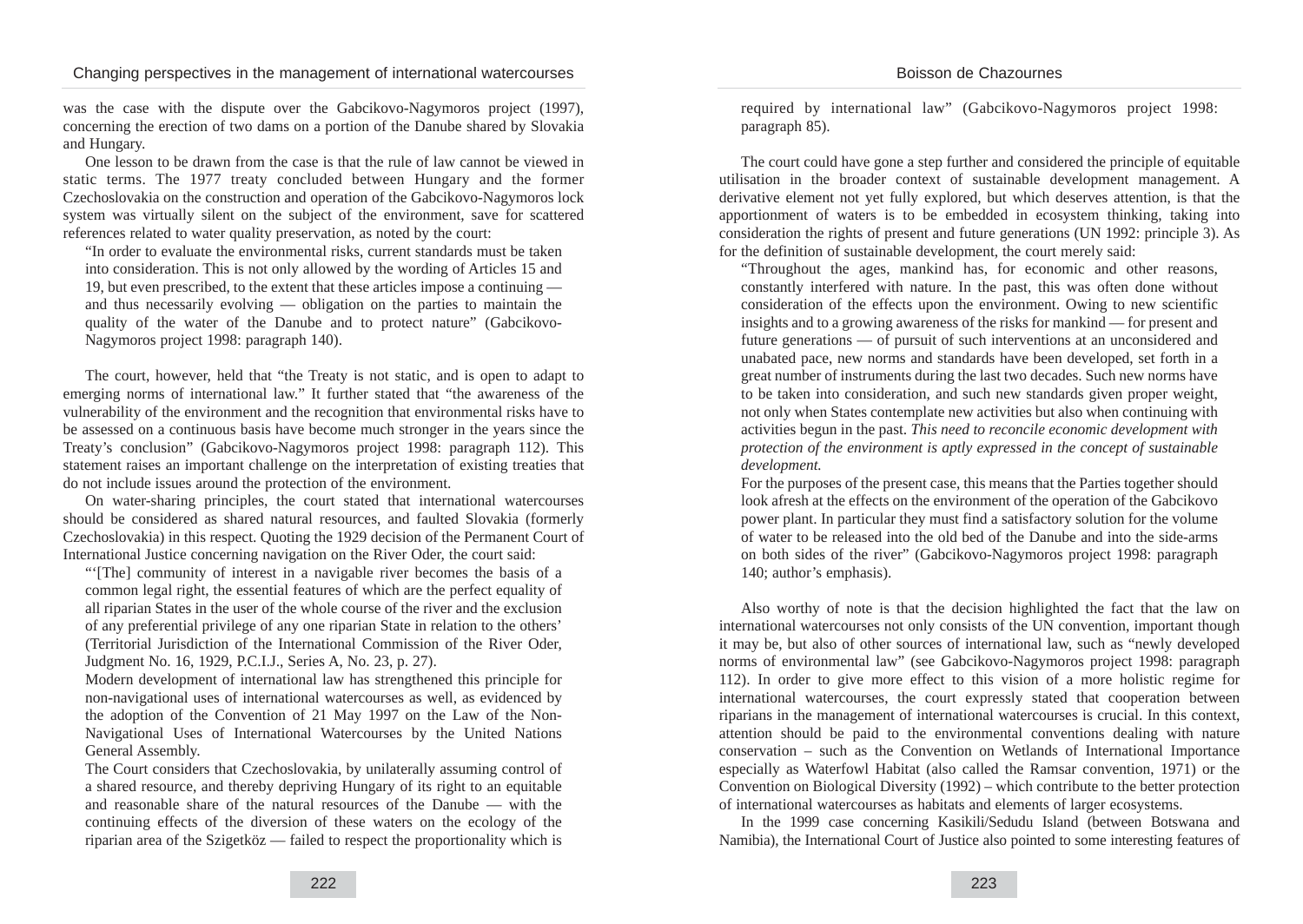the management of international watercourses. The main focus of the case revolved around the determination of the boundary between the two African states, the apportionment of the island in dispute and the method to be applied to resolve the matter, given the existence of a treaty between Great Britain and Germany concluded in 1890 and the rules and principles of international law (see Ashton 2000 for more details).

On the criteria to be favoured, the court found:

"that it cannot rely on one single criterion in order to identify the main channel of the Chobe around Kasikili/Sedudu Island, because the natural features of a river may vary markedly along its course and from one case to another. The scientific works which define the concept of 'main channel' frequently refer to various criteria: thus, in the Dictionnaire français d'hydrologie de surface avec équivalents en anglais, espagnol, allemand (Masson, 1986), the 'main channel' is 'the widest, deepest channel, in particular the one which carries the greatest flow of water' (p. 66); according to the Water and Wastewater Control Engineering Glossary (Joint Editorial Board Representing the American Public Health Association, American Society of Civil Engineers, American Water Works Association and Water Pollution Control Federation, 1969), the 'main channel' is 'the middle, deepest or most navigable channel' (p. 197). Similarly, in the Rio Palena Arbitration, the arbitral tribunal appointed by the Queen of England applied several criteria in determining the major channel of a boundary river (Argentina-Chile Frontier Case (1966), United Nations, Reports of International Arbitral Awards (RIAA), Vol. XVI, pp. 177-180; International Law Reports (ILR), Vol. 38, pp. 94-98). The Court notes that the Parties have expressed their views on one or another aspect of the criteria mentioned in paragraph 29 above, distinguishing between them or placing emphasis on their complementarity and their relationship with other criteria. It will take into account all of these criteria" (paragraph 30).

Hence, the court's decision was as follows:

"88. The foregoing interpretation of the relevant provisions of the 1890 Treaty leads the Court to conclude that the boundary between Botswana and Namibia around Kasikili/Sedudu Island provided for in this Treaty lies in the northern channel of the Chobe River.

89. According to the English text of the Treaty, this boundary follows the 'centre' of the main channel; the German text uses the word 'thalweg'. The Court has already indicated that the parties to the 1890 Treaty intended these terms to be synonymous and that Botswana and Namibia had not themselves expressed any real difference of opinion on this subject (see paragraph 25 above).

It is moreover clear from the travaux préparatoires of the Treaty (see paragraph 46 above) that there was an expectation of navigation on the Chobe by both contracting parties, and a common intention to exploit this possibility.

Although, as has been explained above, the parties in 1890 used the terms 'thalweg' and 'centre of the channel' interchangeably, the former reflects more accurately the common intention to exploit navigation than does the latter. Accordingly, this is the term that the Court will consider determinative in Article III, paragraph 2.

Inasmuch as Botswana and Namibia agreed, in their replies to a question put by a Member of the Court, that the thalweg was formed by the line of deepest soundings, the Court concludes that the boundary follows that line in the northern channel around Kasikili/Sedudu Island."

Relying on the social and economic relationships prevailing between Namibia and Botswana, the Court added:

"102. The Court observes, however, that the Kasane Communiqué of 24 May 1992 records that the Presidents of Namibia and Botswana agreed and resolved that:

'(c) existing social interaction between the people of Namibia and Botswana should continue;

(d) the economic activities such as fishing shall continue on the understanding that fishing nets should not be laid across the river;

(e) navigation should remain unimpeded including free movement of tourists'.

The Court further observes that in explanation and in pursuance of the foregoing agreement, Botswana stated at the oral hearings:

'Botswana's policy is to allow free navigation, including unimpeded movement of tourist boats even in the southern channel. This policy applies to boats owned by Namibian tourist operators as well. The only requirement is that all tourist boats should be registered. This requirement is meant solely to prevent the danger of environmental pollution of the Chobe River. Experience has shown that some tourist boat operators tended to transport their boats from Okavango waters, infested with river weeds, down to the Chobe River, without applying for a trans-zonal permit. The Department of Water Affairs, and not the Botswana Defence Force, is responsible for enforcing the policy on antipollution of the river waters.

Botswana's policy on free navigation, including the free movement of tourist boats, was set out in paragraph (e) of the Kasane Communiqué … Since the Kasane Communiqué was agreed in May 1992, there has been no complaint from the Namibian Government that Botswana ever breached paragraph (e) of the Communiqué which guarantees unimpeded navigation.'

### Subsequently, Botswana added that:

'Botswana also wishes to reiterate that tourist boats from Namibia are free to travel in the southern channel. The only requirement is that all such boats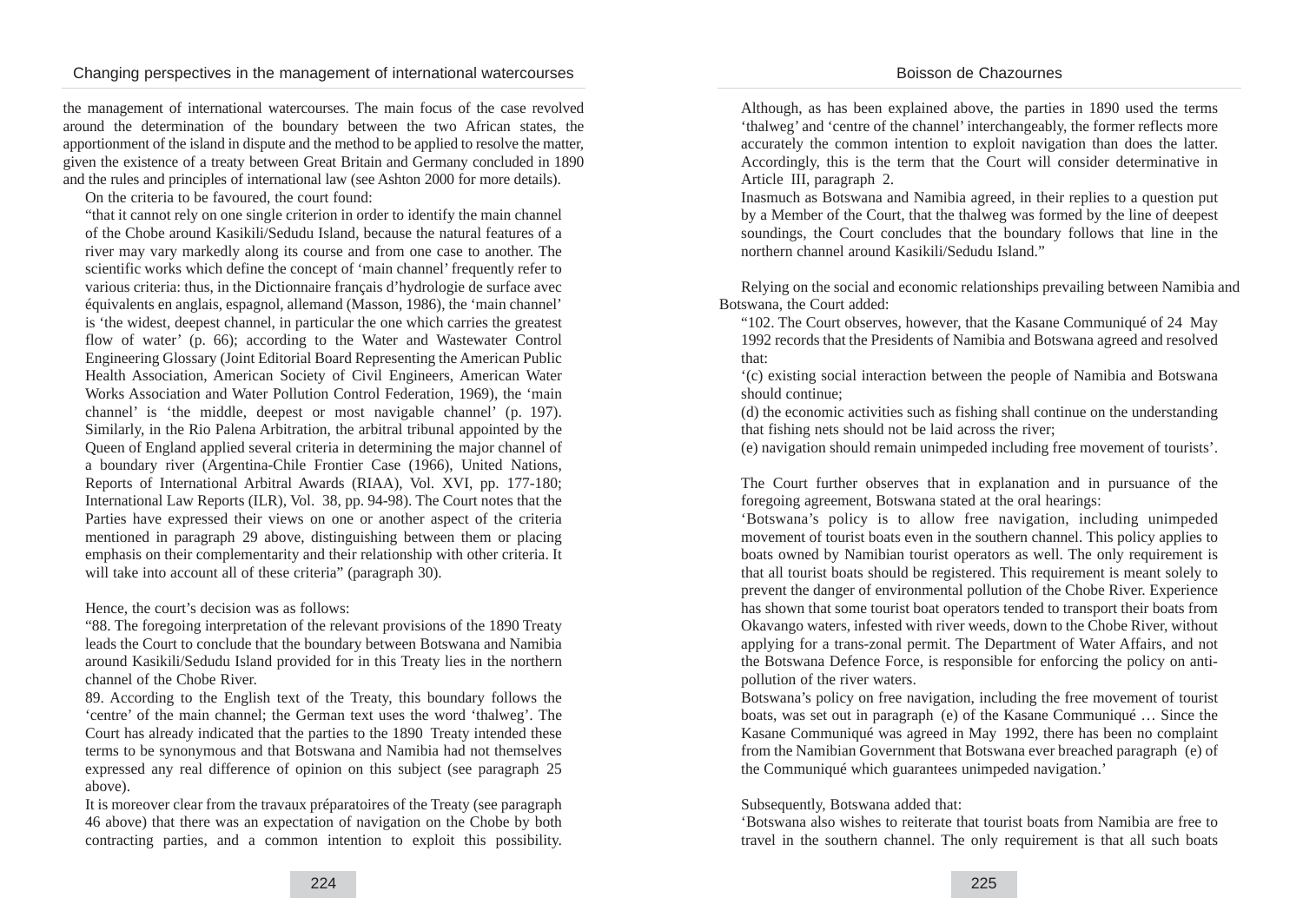should be registered, in order to control noxious aquatic weeds … this requirement is backed by proper legislation, namely, the Laws of Botswana Aquatic Weeds (Control) Act, which commenced in December 1971. The provisions of this Act were later discussed with, and endorsed by the Water Affairs Department of Namibia. Since then, Namibian tourist boat operators have registered as many as 53 boats, to travel in Botswanan waters of the Chobe River. These 53 Namibian boats are permitted to navigate in the southern channel, like any others that have been licensed.'

103. The Court, which by the terms of the Joint Agreement between the Parties is empowered to determine the legal status of Kasikili/Sedudu Island concludes, in the light of the above-mentioned provisions of the Kasane Communiqué, and in particular of its subparagraph (e) and the interpretation of that subparagraph given before it in this case, that the Parties have undertaken to one another that there shall be unimpeded navigation for craft of their nationals and flags in the channels of Kasikili/Sedudu Island. As a result, in the southern channel of Kasikili/Sedudu Island, the nationals of Namibia, and vessels flying its flag, are entitled to, and shall enjoy, a treatment equal to that accorded by Botswana to its own nationals and to vessels flying its own flag. Nationals of the two States, and vessels, whether flying the flag of Botswana or of Namibia, shall be subject to the same conditions as regards navigation and environmental protection. In the northern channel, each Party shall likewise accord the nationals of, and vessels flying the flag of, the other, equal national treatment."

Hence, although international watercourses can be used as boundaries, the decision emphasises the necessity to envision such watercourses also as spaces of cooperation, thus transcending the issue of boundary. The court reminded the two countries of the need to create mutually satisfactory conditions for their nationals through the establishment of a common regime.

## **Conclusion**

The adoption of the UN convention constitutes an important step towards the joint management of watercourses. Even should the UN convention never enter into force, it is and will remain a reference document for negotiations. It also contains rules of a customary nature, as stated by the International Court of Justice in the Gabcikovo-Nagymoros case regarding the principle of equitable and reasonable share of natural resources (see paragraph 112).

However, cooperation still has to be developed further toward effective joint management of international watercourses, in line with the concept of integrated water resource management, as delineated in the ministerial declaration of The Hague on water security in the 21st century (paragraph 5):

"The actions advocated here are based on *integrated water resources management*, that includes the planning and management of water resources, both conventional and non-conventional, and land. This takes account of social, economic and environmental factors and integrates surface water, groundwater and the ecosystems through which they flow. It recognises the importance of water quality issues. In this, special attention should be paid to the poor, to the role, skills and needs of women and to vulnerable areas such as small island states, landlocked countries and desertified areas."

A more optimal regime for international watercourses should aim at including all water, as well as land that is part of a drainage system. An institutional framework providing for an adequate and regular exchange of information would allow riparians to manage the watercourse in the interests of all. Such management should involve the different stakeholders and be embedded in an ecosystem perspective. Metaphorically speaking, in such a context, the sharing and allocation of waters would find its place as a natural part of such a regime and no longer as a predominant pattern from which the joint management system derives. In other words, the sharing of water should not obviate the need to look at a watercourse from an holistic perspective, with the allocation of water components being one of its elements.

### **References**

- Ashton, P. 2000. Southern African water conflicts: Are they inevitable or preventable? In Solomon, H & Turton, A R (eds). *Water wars: Enduring myth or impending reality?* African Dialogue Monograph Series 2. Durban: ACCORD.
- Boisson de Chazournes, L.1998. Elements of a legal strategy for managing international watercourses: The Aral Sea basin. In Salman, S & Boisson de Chazournes, L (eds). *International watercourses: Enhancing cooperation and managing conflict – Proceedings of a World Bank seminar.* World Bank technical paper 414. Washington DC: World Bank.
- Bosnjakovic, B. 1998. UN/ECE strategies for protecting the environment with respect to international watercourses: The Helsinki and Espoo conventions. In Salman, S & Boisson de Chazournes, L (eds). *International watercourses: Enhancing cooperation and managing conflict – Proceedings of a World Bank seminar.* World Bank technical paper 414. Washington DC: World Bank.
- Brown Weiss, E. 1989. New directions for the Great Lakes water quality agreement  $A$ commentary. *Chicago-Kent Law Review* 65(375).
- Brunnee, J & Toope, S. 2002. The changing Nile basin regime: Does law matter? *Harvard International Law Journal* 43(1).
- Gabcikovo-Nagymoros project decision. 1998. Decision rendered on 25 September 1997. Reprinted in *International Law Materials* 37(162).
- G.J. Bier vs. Mines de Potasse, Judgement No 21 176, 1976 Com. Mkt. Rep. 7816.
- Kiss, A & Shelton, D. 1995. *International environmental law*. Ardsley, New York: Transnational Publishers.